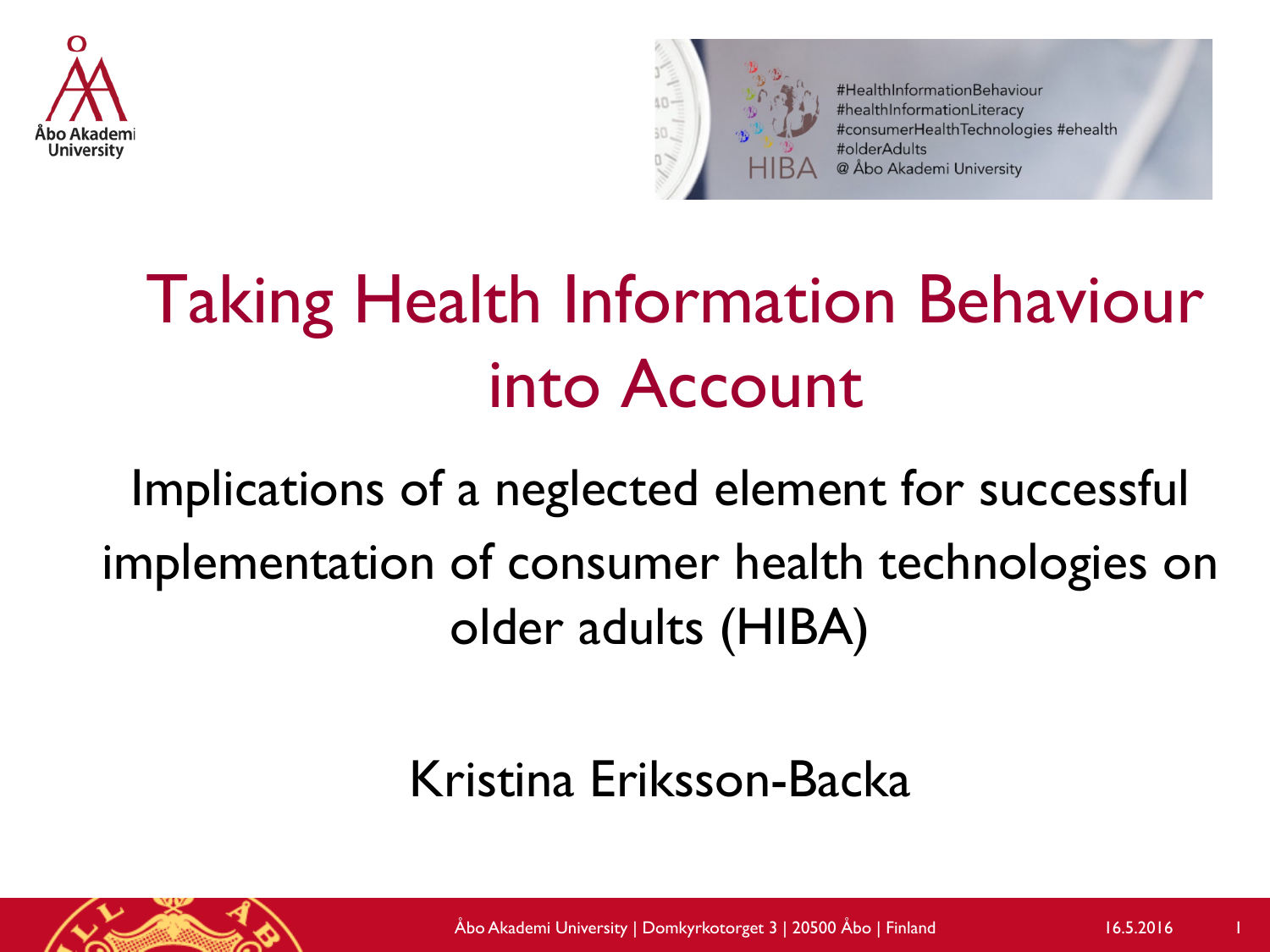

- Financed by the Academy of Finland 2015-2019
- **Involves postdoctoral researchers in** information studies from the University of Oulu (Heidi Enwald, Noora Hirvonen, Helena Känsäkoski) and Åbo Akademi University (K Eriksson-Backa, Hai Nguyen)
- **Project leader: prof. Isto Huvila**
- § http://blogs2.abo.fi/hiba/

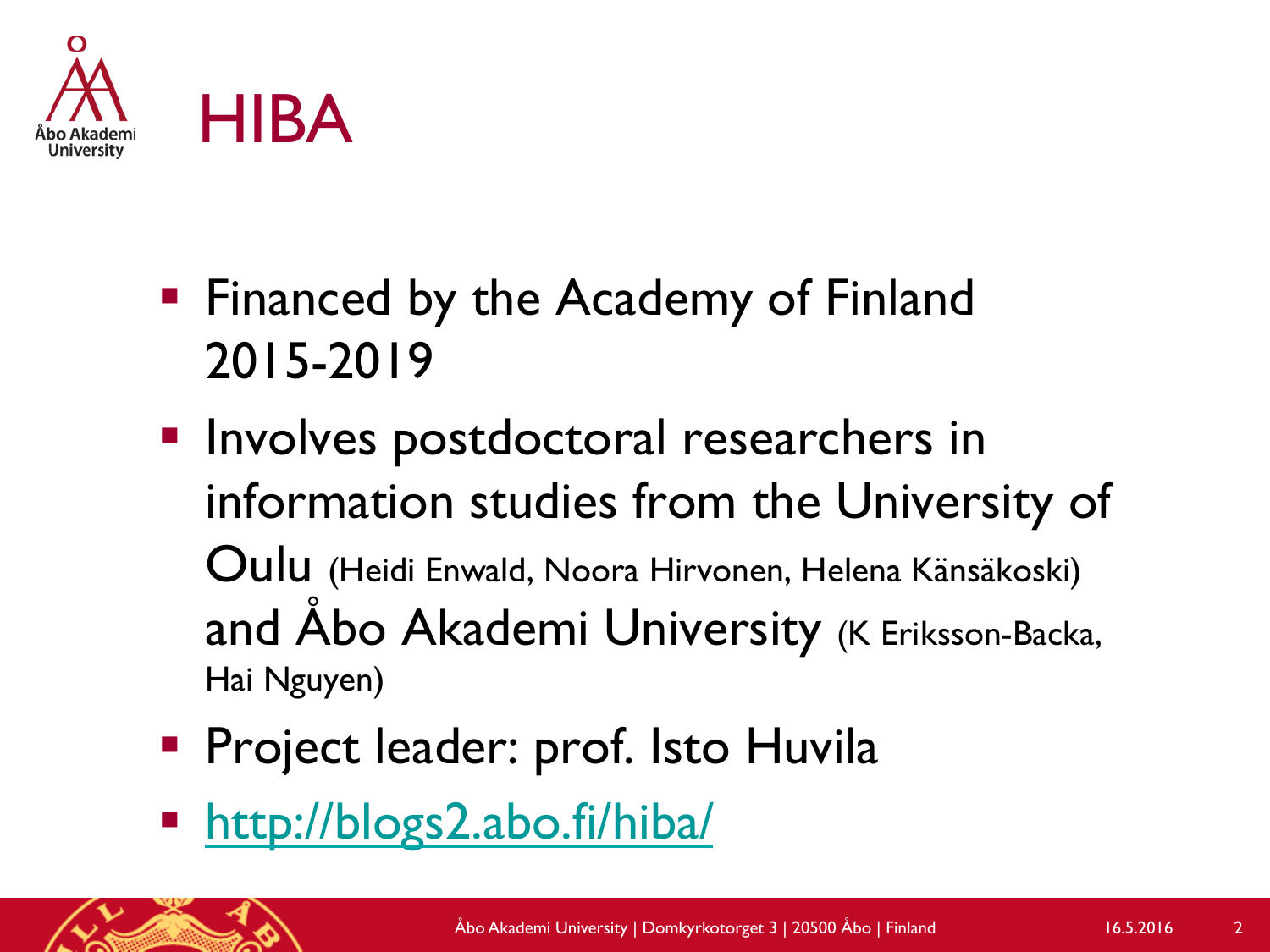

- Not everyone has the needed skills or motivation to succeed in receiving, processing, and acting on information disseminated by healthcare providers through online health services.
- As science advances and society develops, dependence on technology for health counselling, provision of care and communication becomes greater.

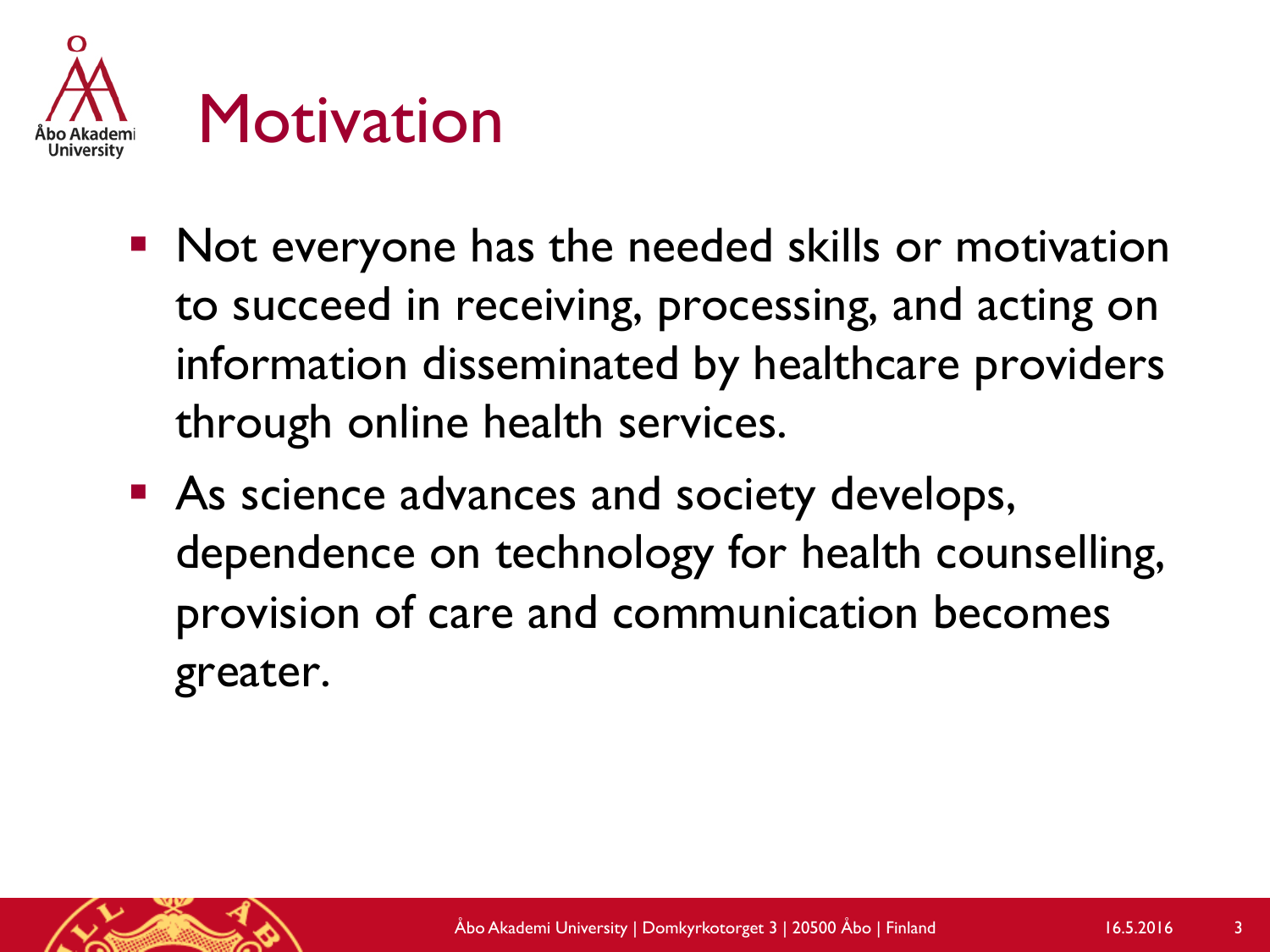

■ We posit that the current crucial challenge for healthcare and medicine is not the lack of available treatments, but rather a deficit of patient involvement and consumer-focused provision of health information.

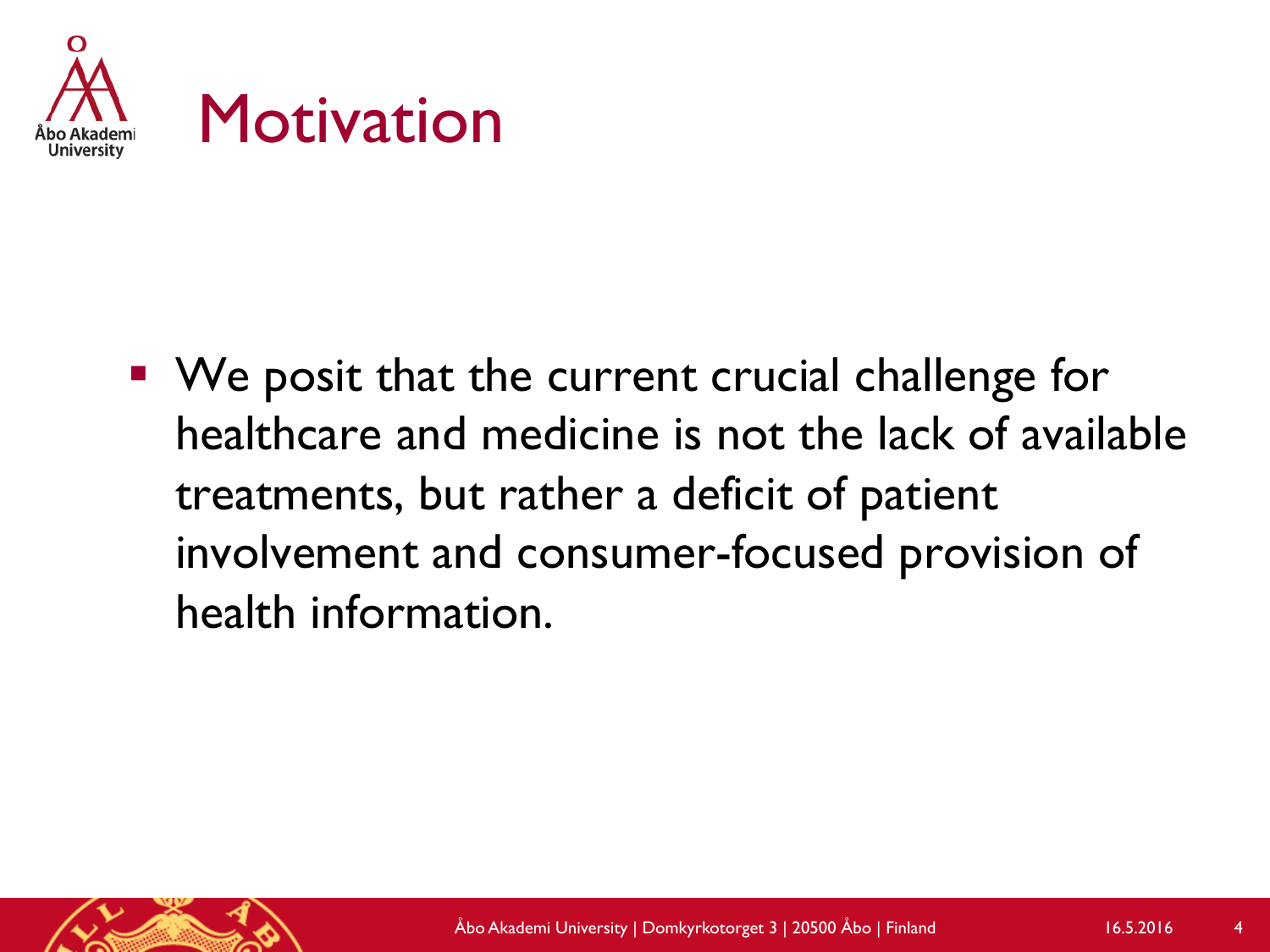

■ To study how citizens' health information behaviour influences the use of consumer health technologies and how these technologies can be effectively tailored to fit the everyday health information behaviours and practices of a growing ageing population.

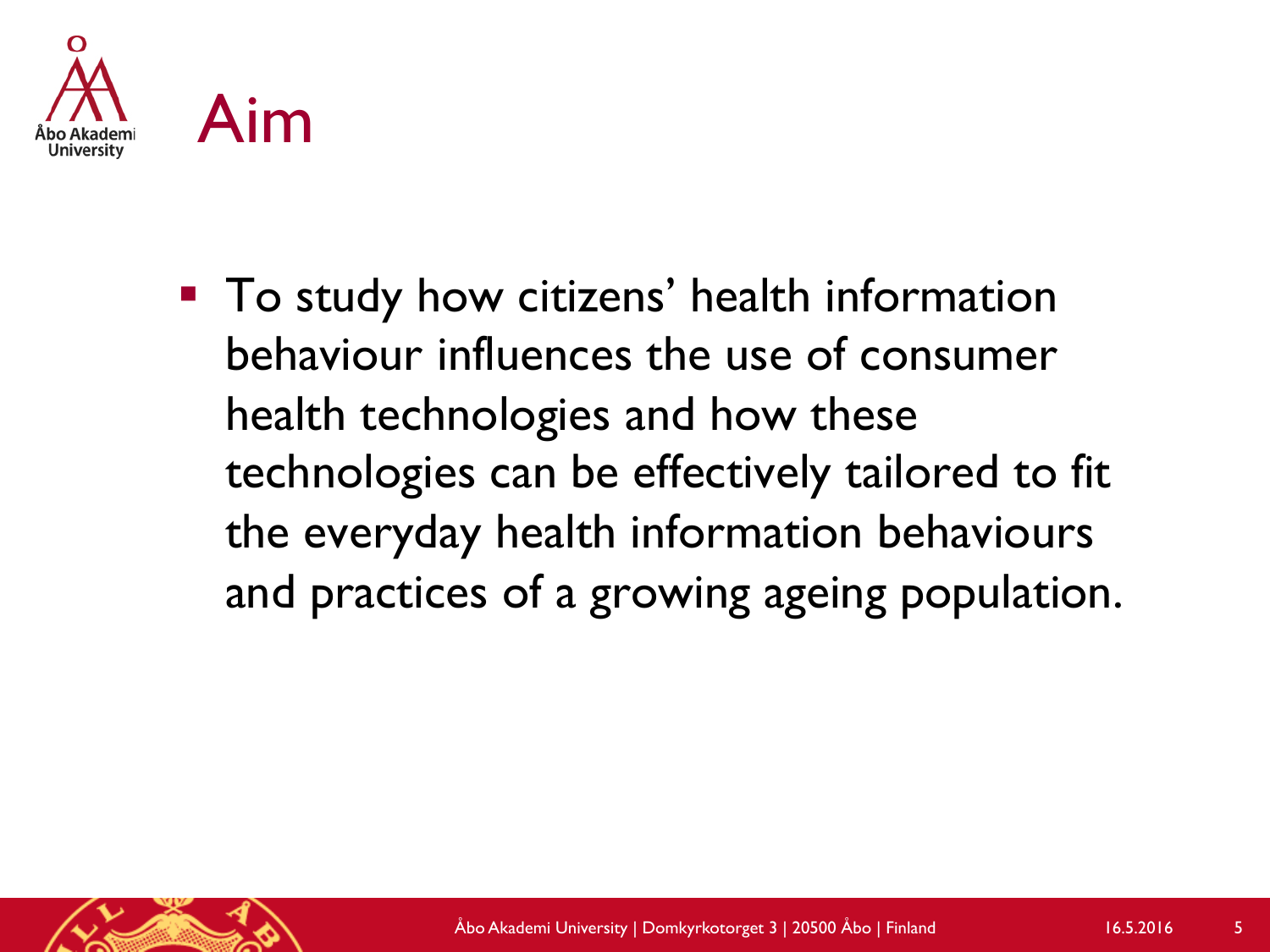

■ To interact with older adults (born 1946– 1960) to develop comprehensible, manageable and, in particular, more meaningful and user friendly health information systems in the future.

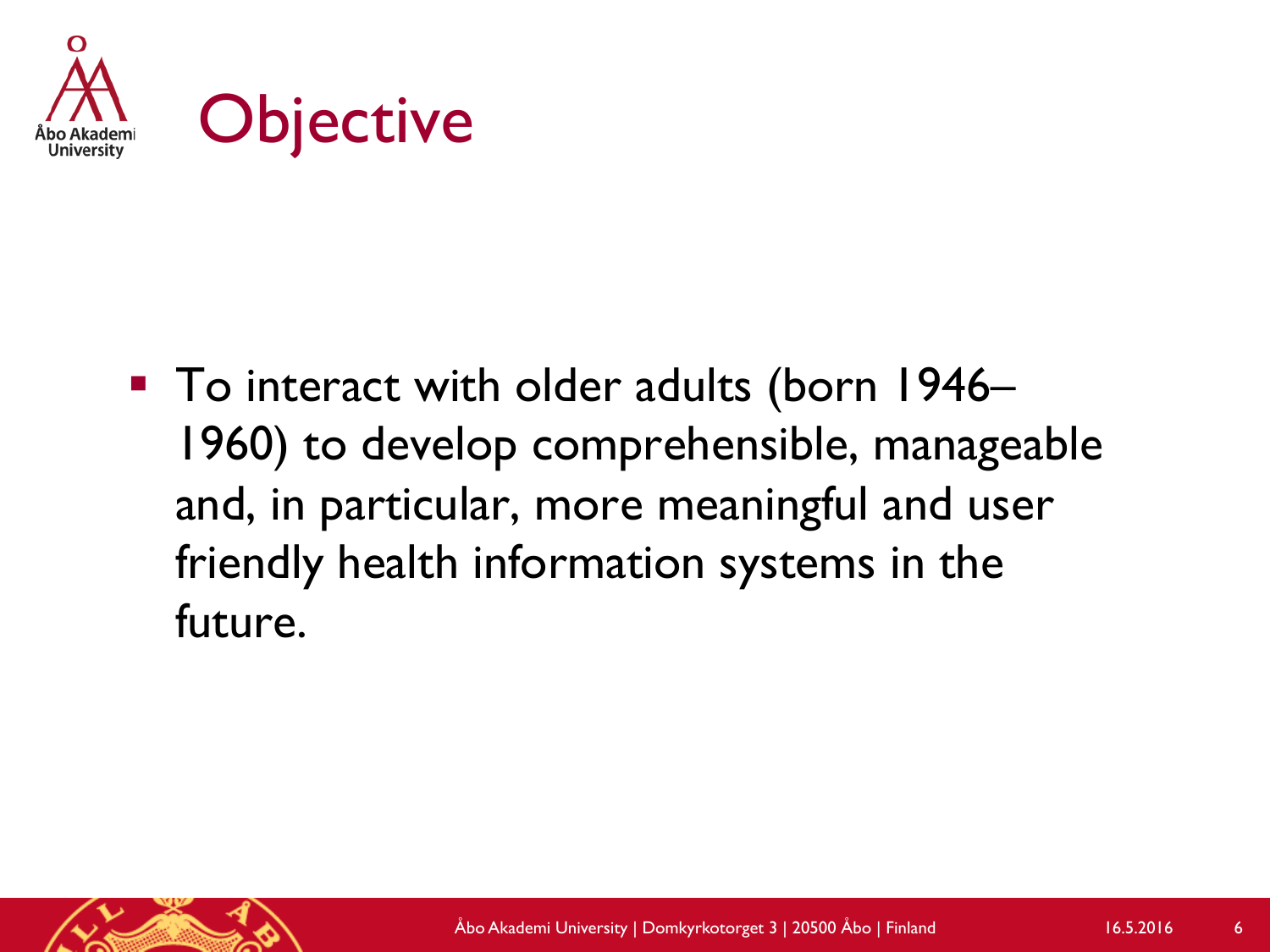

- 1. How do older adults (born 1946–1960) experience the usefulness, effectiveness, trustworthiness and privacy of e-health services?
- 2. Do existing e-health services have an impact on issues related to older adults' health information behaviour?
- 3. How can e-health services be tailored to effectively fit older adults' everyday health information behaviour? What are characteristic features of such tailored services?

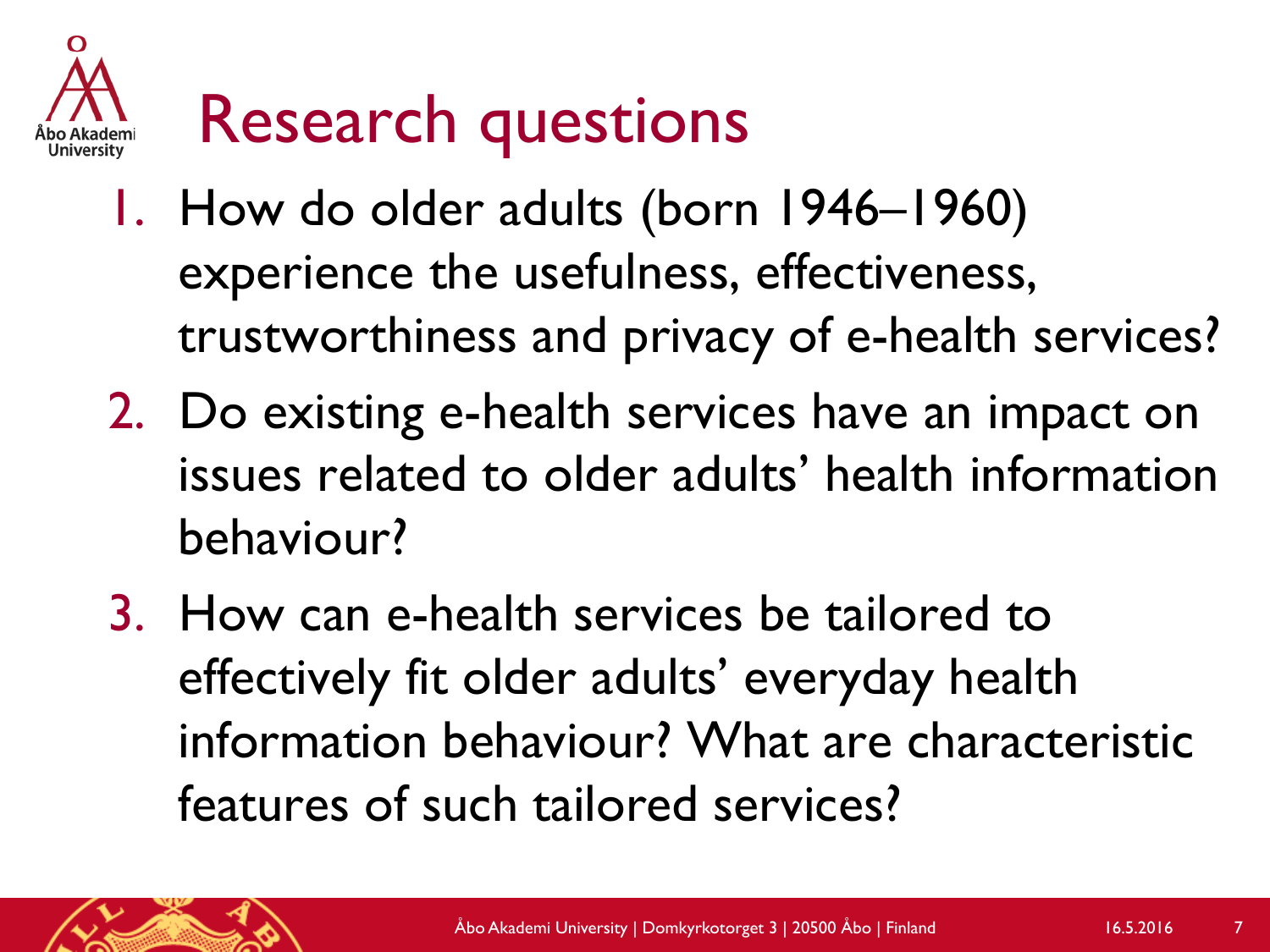

- **Focus group interviews**
- Semi-structured interviews
- § Large scale surveys
- Systematic literature review

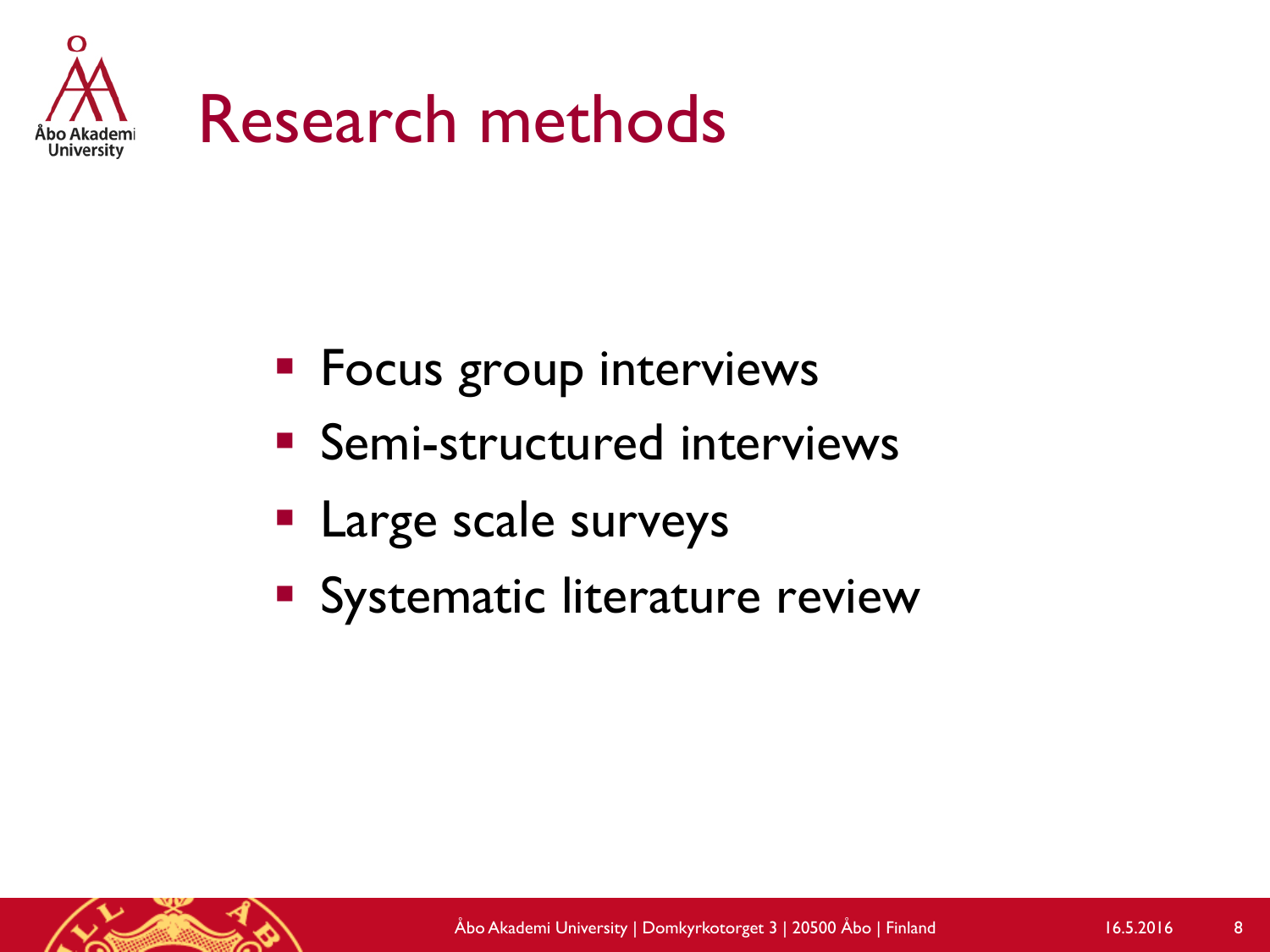# Expected practical impact

- The practical contribution of the project builds on an improved understanding of human information behaviour and it uses this new knowledge and evidence to highlight how individual factors should be taken into account in the design of consumer health technologies and their information contents.
- The novel knowledge obtained in HIBA will be deployed for wider use through the devising of recommendations for the development of more efficient and qualitative ICT-based services in order to enhance the wellness and empowerment of, in particular, older adults.

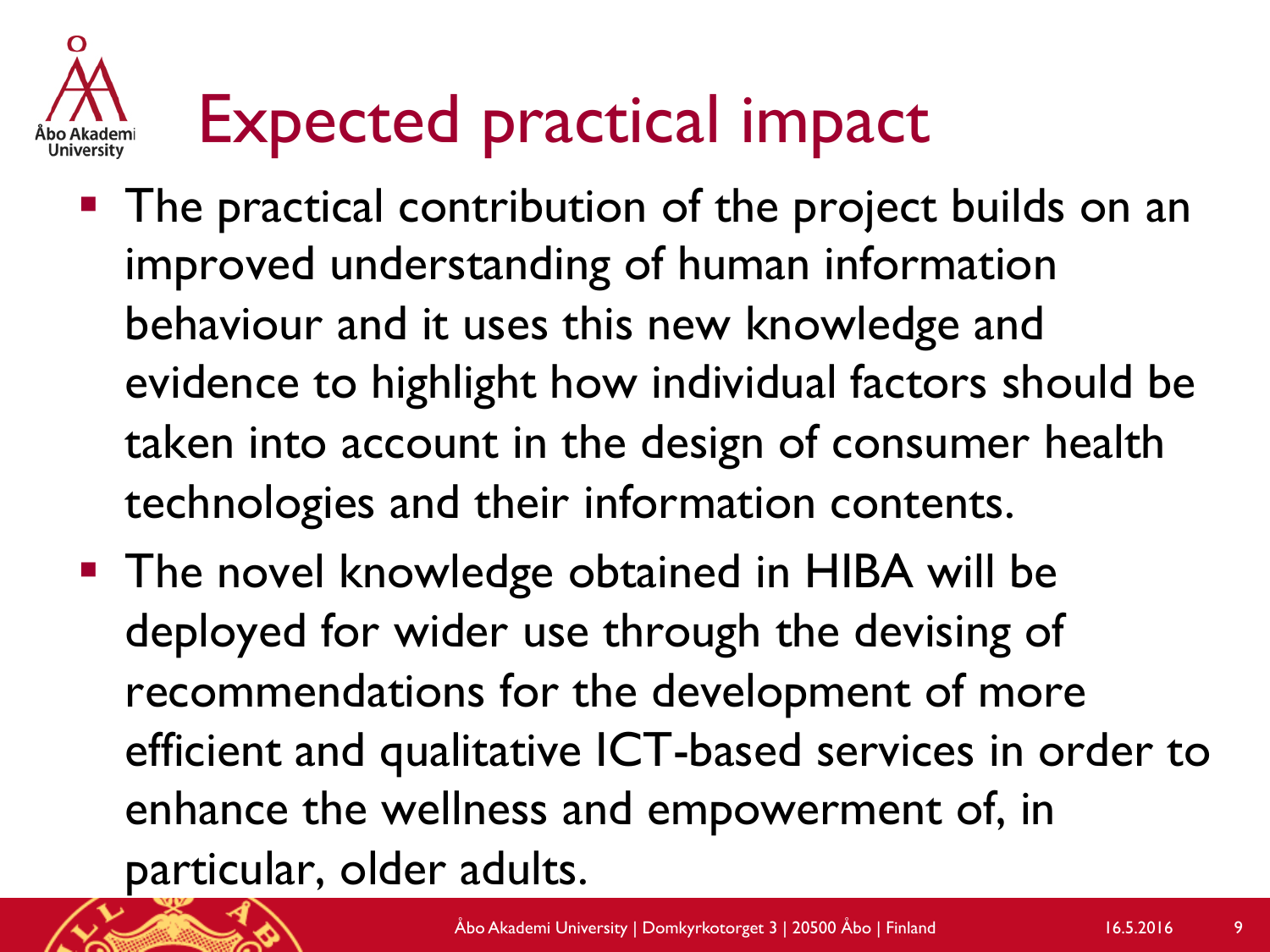

### Current stage: systematic review

- § Working title: *Older adults' perceptions of the information contents of e-health services: a systematic review*
- Searches in
- PubMed,
- § CINAHL,
- § Library, Information Science & Technology Abstracts (LISTA),
- § Applied Social Sciences Index and Abstracts (ASSIA)
- § Library and Information Science Abstracts (LISA)
- § Computer and Information Systems Abstracts
- **EBM Reviews:** 
	- Cochrane Database of Systematic Reviews (CDSR)
	- Database of Abstracts of Reviews of Effects (DARE)
	- Cochrane Central Register of Controlled Trials (CCTR)
	- ACP Journal Club (ACP)
	- Health Technology Assessment (HTA)

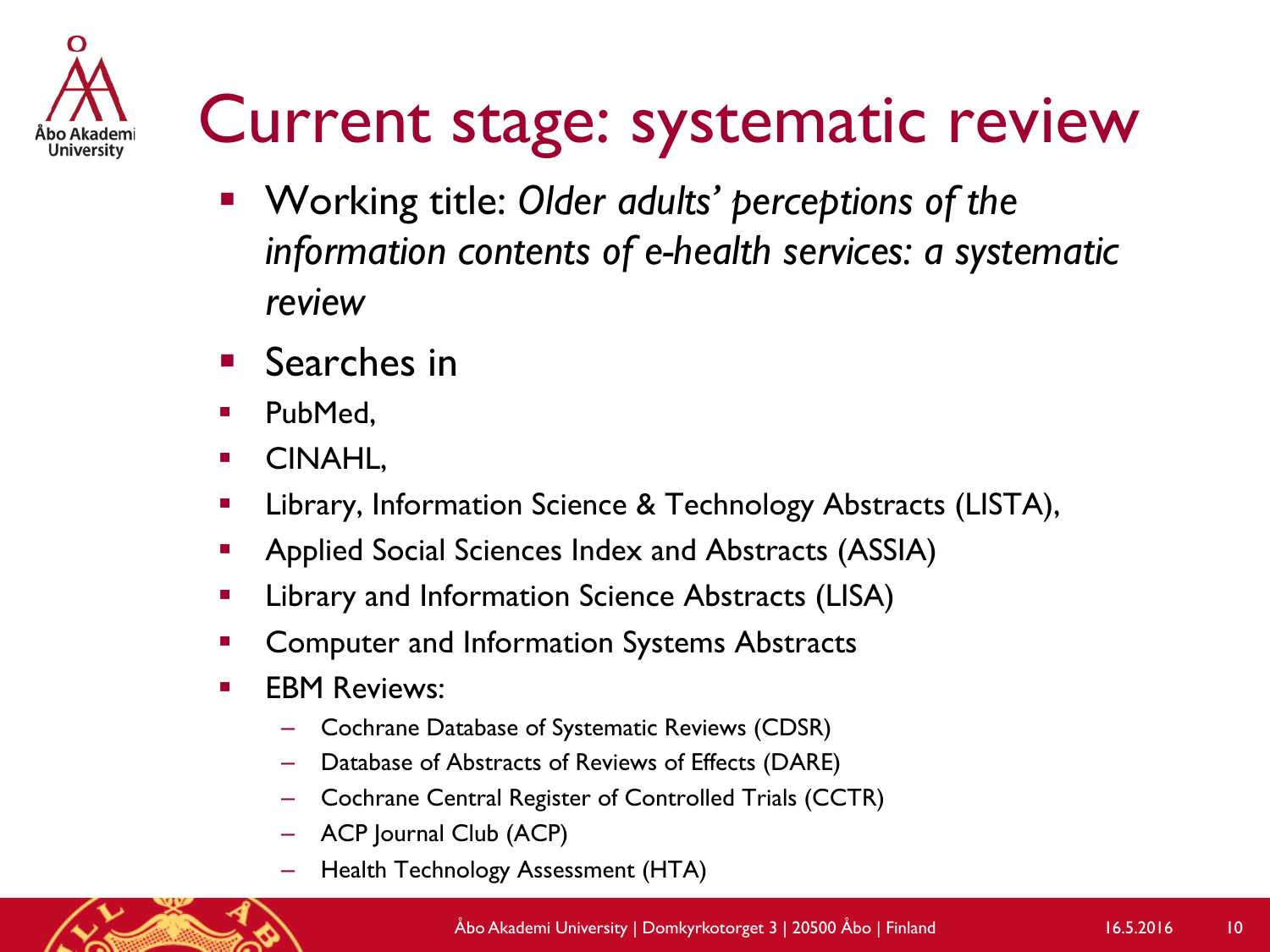

- $\vec{S}$  (information OR content\* OR message\* OR feedback OR knowledge OR communication\* OR interaction OR "consumer health information"[MeSH Term])
	- AND (health<sup>\*</sup> OR well-being OR wellbeing OR OR "well being" OR wellness OR disease\* OR illness\* OR sickness\* OR self-management OR "self management" OR chronic OR self-care OR "self care")
	- AND ("Older adult\*" OR "elderly" OR "aging" OR "ageing" OR "baby boomer\*" OR senior\* OR geriatric\* OR "older people" OR "old people" OR "old adult\*")
	- AND (technolog\* OR ICT OR e-health OR eHealth OR "health information technology" OR HIT OR telehealth OR telemedicine OR internet OR informatics OR software OR "social media" OR web\* OR mHealth OR m-Health OR "mobile health" OR "social networking site\*" OR SNS OR app OR apps OR application\* OR "health information technology"(MeSH Term) OR telehealth[MeSH Term])

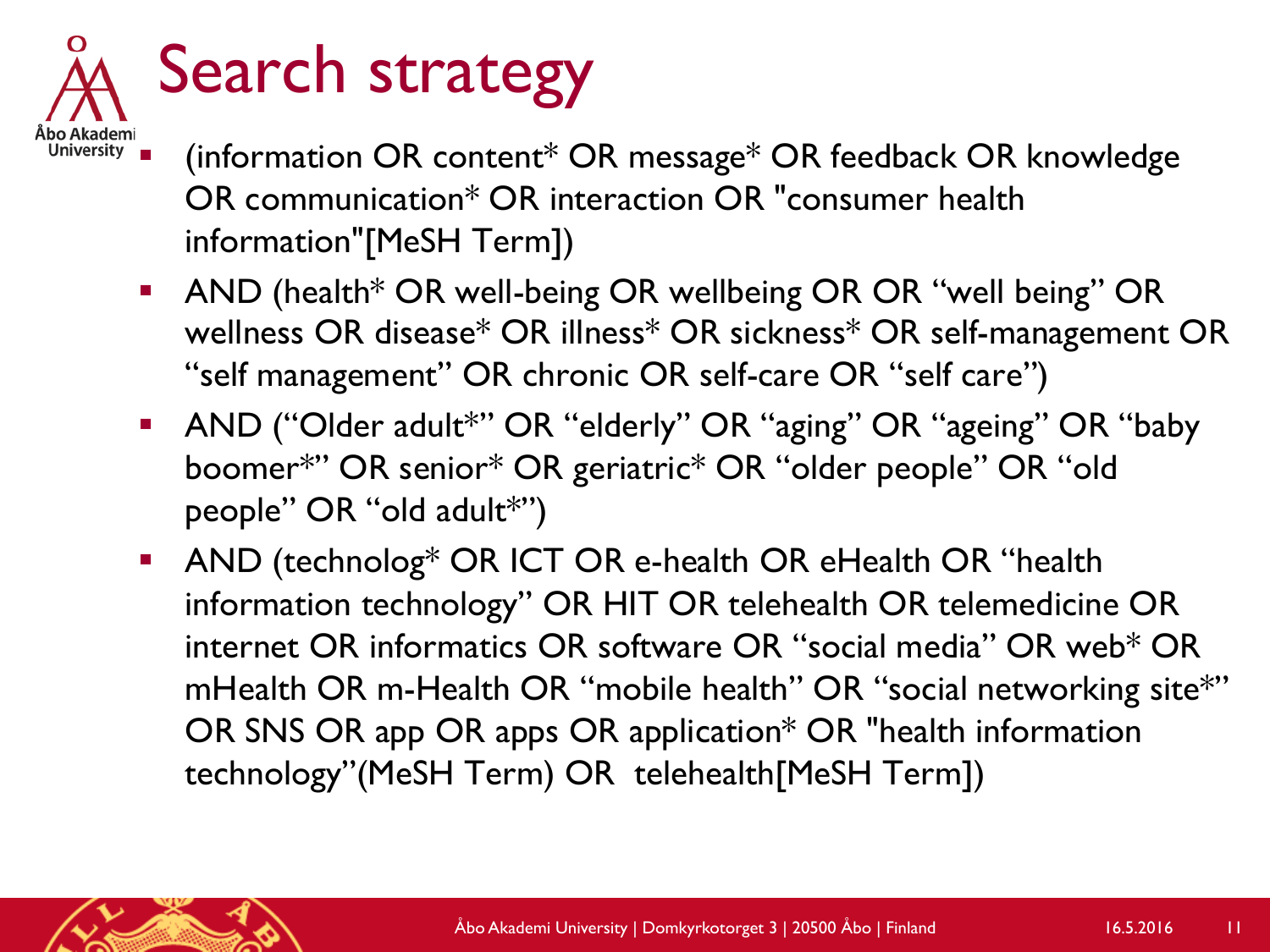

### Search results

- The search produced 3,554 references and after the removal of duplicates 3,011 unique publications were identified.
- The abstracts are currently examined.
- Inclusion criteria:
	- e-health, mHealth, social media, peer support as part of eservices
	- Age group 50-70 y
	- User experience/content, also perceived benefits of use, perceived impact on life, perceived usefulness, needs satisfaction, perceived benefits, perceived convenience of content
	- Original research, peer-reviewed, English

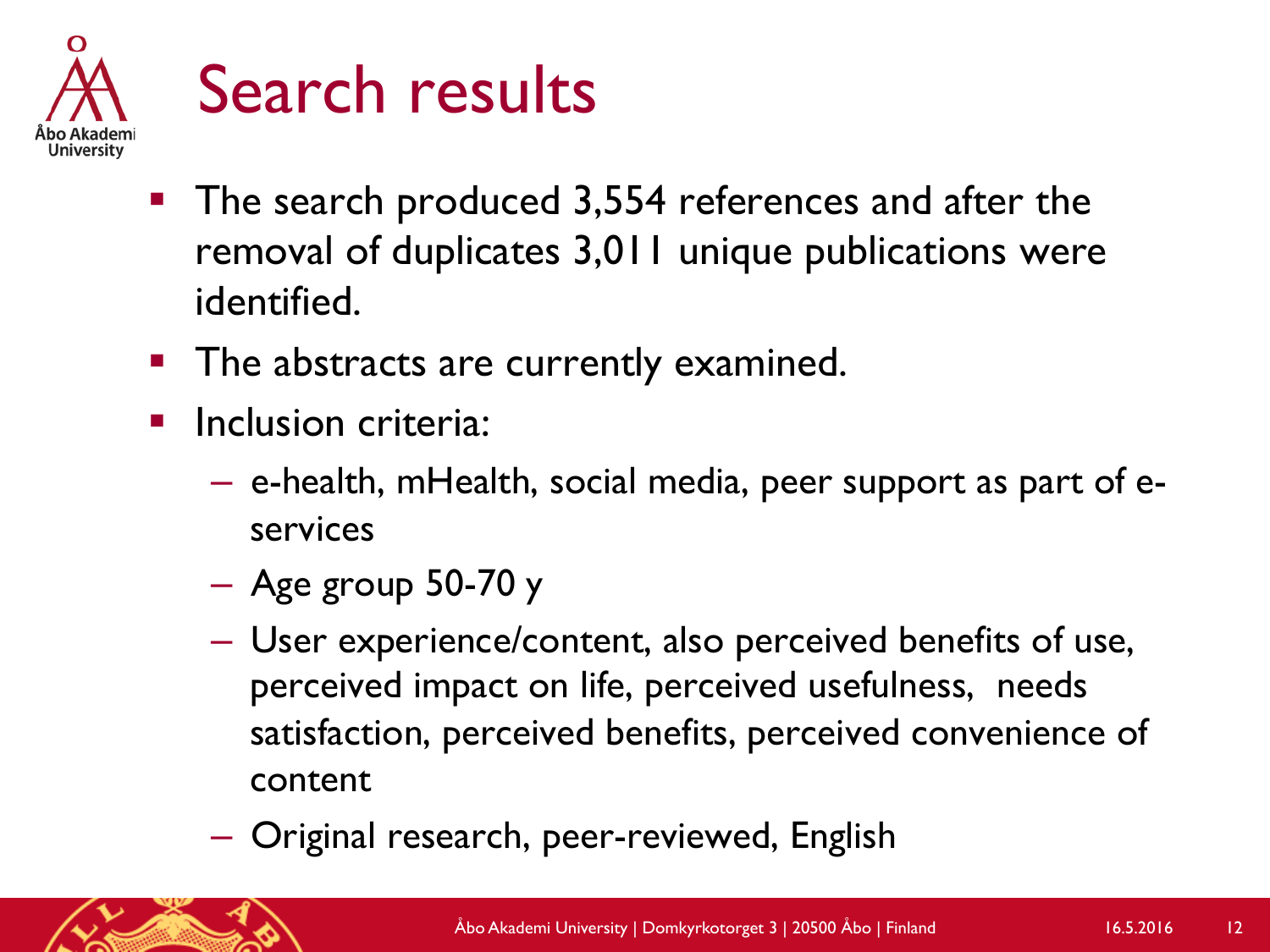

- Examining how the customer health technologies have been implemented in Finland, and which technology/application is popular for the patients so we can use it as a case-study for our research
- Thinking of possible groups to study, e.g. people with chronic pain, foreigners in Finland, residents of Hämeenlinna (ODA – Omahoito ja digitaaliset arvopalvelut)

<sup>§</sup> http://www.kunnat.net/fi/palvelualueet/projektit/akusti/akustiprojektit/omahoito/Sivut/default.aspx Åbo Akademi University | Domkyrkotorget 3 | 20500 Åbo | Finland 16.5.2016 <sup>13</sup>